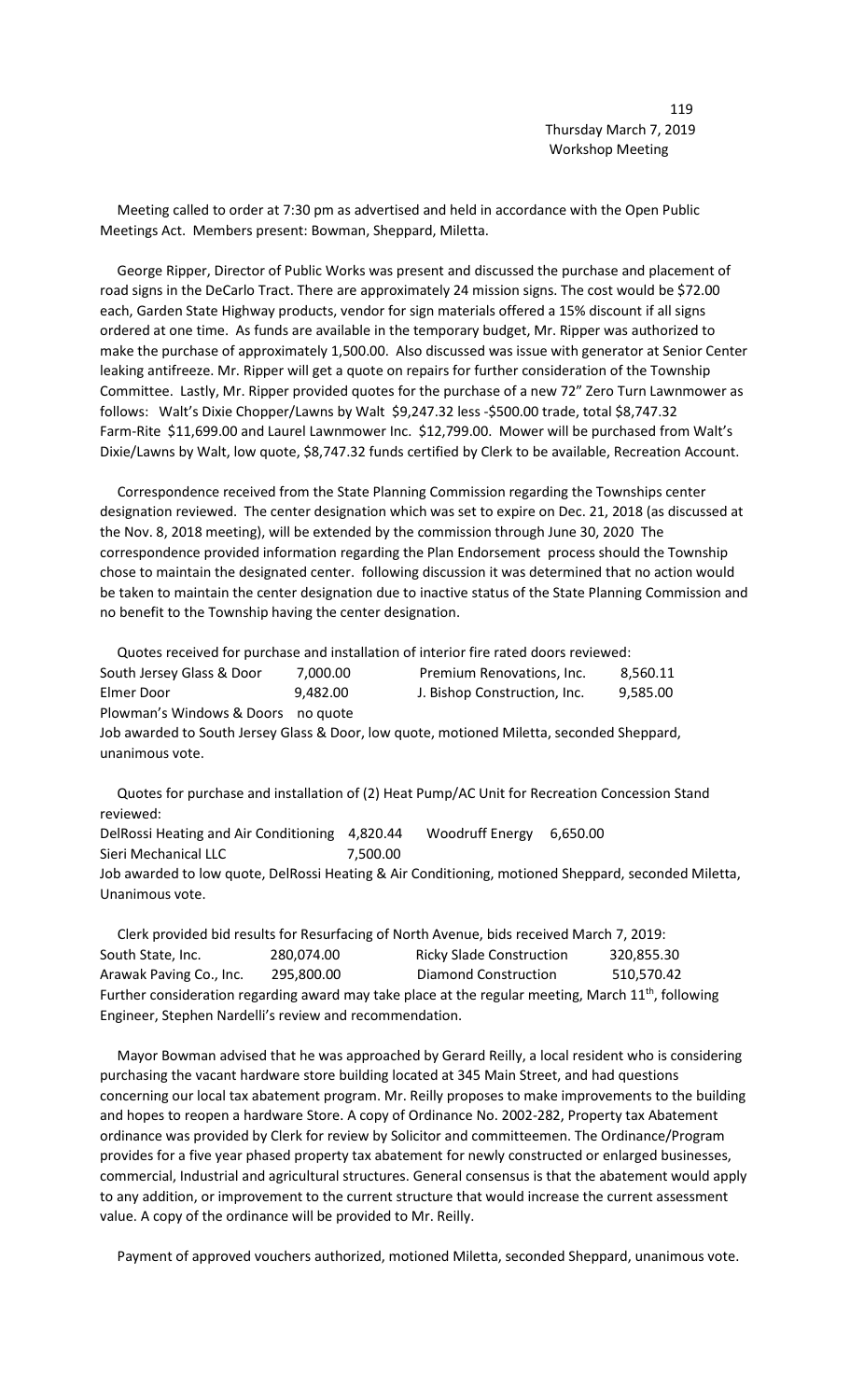There being no further business to discuss, meeting adjourned at 9:05 pm, motioned Miletta, seconded Sheppard.

Ruth Dawson, Clerk

 Monday March 11, 2019 Regular Meeting

 The regular monthly meeting of the Lawrence Township Committee called to order as advertised and held in accordance with the Open Public Meetings Act. Members present: Bowman, Sheppard, Miletta.

 $\overline{\phantom{a}}$  , and the contract of the contract of the contract of the contract of the contract of the contract of the contract of the contract of the contract of the contract of the contract of the contract of the contrac

Following the flag salute, minutes of the February  $7<sup>th</sup>$ ,  $11<sup>th</sup>$  and  $21<sup>st</sup>$  meetings approved, motioned Miletta, seconded Sheppard, unanimous vote. Reports for the month of February accepted motioned Sheppard, seconded Miletta, unanimous vote.

 Public hearing opened as advertised, Ordinance No. 2019-411, An Ordinance Providing For The Salaries And Wages For The Employees And Officer Of The Township Of Lawrence. Receiving no public comment, the hearing was closed and the ordinance adopted, motioned Miletta, seconded Sheppard, unanimous vote.

 Resolution 2019-27, Authorize cancellation of properties donated to the Township of Lawrence approved, motioned Sheppard, seconded Bowman, unanimous vote.

 Resolution 2019-28, Providing emergency temporary budget appropriation due to delay in budget adoption: Contribution to the Public Employees Retirement System \$19,071.60, and LOSAP \$18,350.00 approved, motioned Sheppard, seconded Miletta, unanimous vote.

 Block 138 lots 12-18, to Scott & Ibeliz Vanneman at \$1,000 each, for a total of \$7,000 confirmed as sold, Resolution 2019-29, approved on motioned made by Miletta, seconded Sheppard, unanimous vote.

Resolution 2019-30, Authorization to refund duplicate 1<sup>st</sup> quarter tax installment, block 197 lot 43, in the amount of 860.70 to Corelogic approved, motioned Sheppard, seconded Miletta, unanimous vote.

 Bid awarded to South State Inc. in the amount of \$280,074.00 for the resurfacing of North Avenue as recommended by Engineer, Stephen Nardelli, motioned Sheppard, seconded Miletta, unanimous vote. Action followed Clerks certification of funds available for the project in the amount of \$295,000.00 through a NJDOT grant. Mr. Miletta questioned when the project would start, as the Gas Company is currently extending service along North Avenue. Engineer will advise of start date.

 Payment of additional approved vouchers approved, motioned Miletta, seconded Sheppard, unanimous vote.

 Mayor Bowman announced that the vacant hardware store would soon be sold and reopened as a hardware store. Mr. Sheppard stated that the corner, center of town would look much nicer.

 Mayor Bowman opened the floor for public comment. Resident Willie McCoy, 51 Mulford Ave. approached the committee with concerns regarding 59 Mulford. Mr. McCoy stated that the house which has been vacant for some time is now occupied with no inspections. Mr. McCoy previously met with Gordon Gross, Construction Code Official and questioned what permits had been issued. Mr. Gross advised that permits/inspection were not required for the work that was being done. Mr. McCoy questioned if there was a liability to the Township if the property was not safe. He stated that the family reported to the Construction/Housing Office that they were not living in the home. Clerk advised that a letter was sent to the current owner by Mr. Gross, both certified and regular mail, advising that a Certificate of Occupancy is required prior to the house being inhabited, and that if it was a rental